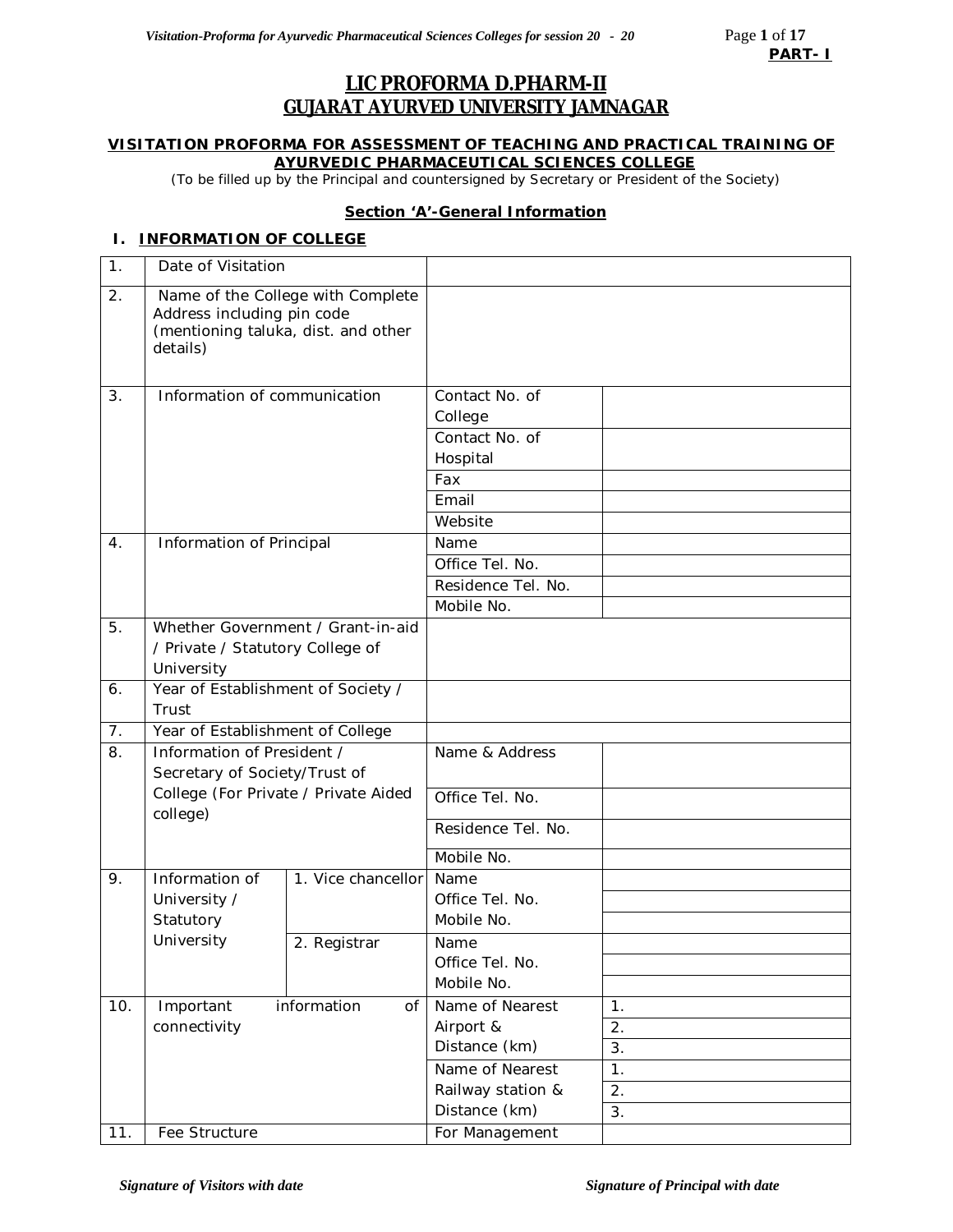*Visitation-Proforma for Ayurvedic Pharmaceutical Sciences Colleges for session 20 - 20* Page **2** of **17**

|     |                                                         | seats                               |                 |
|-----|---------------------------------------------------------|-------------------------------------|-----------------|
|     |                                                         | For Government                      |                 |
|     |                                                         | seats                               |                 |
|     |                                                         | Name of the fee                     |                 |
|     |                                                         | fixation authority                  |                 |
| 12. | Year of 1 <sup>st</sup> permission of State Govt.       |                                     |                 |
| 13. | Date & Year of First Permission of GAU with Intake      |                                     |                 |
|     | Capacity                                                |                                     |                 |
|     | 1 <sup>st</sup> affiliation of University.              | Name of University                  |                 |
| 14. |                                                         |                                     |                 |
|     |                                                         | Year of 1 <sup>st</sup> affiliation |                 |
| 15. | At Present Intake Capacity                              | Course                              | Intake Capacity |
|     |                                                         | UG                                  |                 |
| 16. | Name of nearest Police Station                          | Name & Address                      |                 |
|     |                                                         | Telephone Number                    |                 |
| 17. | Name of other Ayurvedic Pharmacy Colleges within radius |                                     |                 |
|     | of 50 km                                                |                                     |                 |
|     |                                                         |                                     |                 |

## **II. DETAILS OF LAND**

| Yes/No    |
|-----------|
|           |
|           |
|           |
|           |
|           |
|           |
| Yes/No    |
|           |
|           |
|           |
|           |
| Yes/No    |
|           |
|           |
|           |
| Yes / No* |
|           |
| Yes / No* |
|           |
| Yes / No  |
|           |
|           |
|           |
|           |

**\*** Attach annexure of approval of seats for this course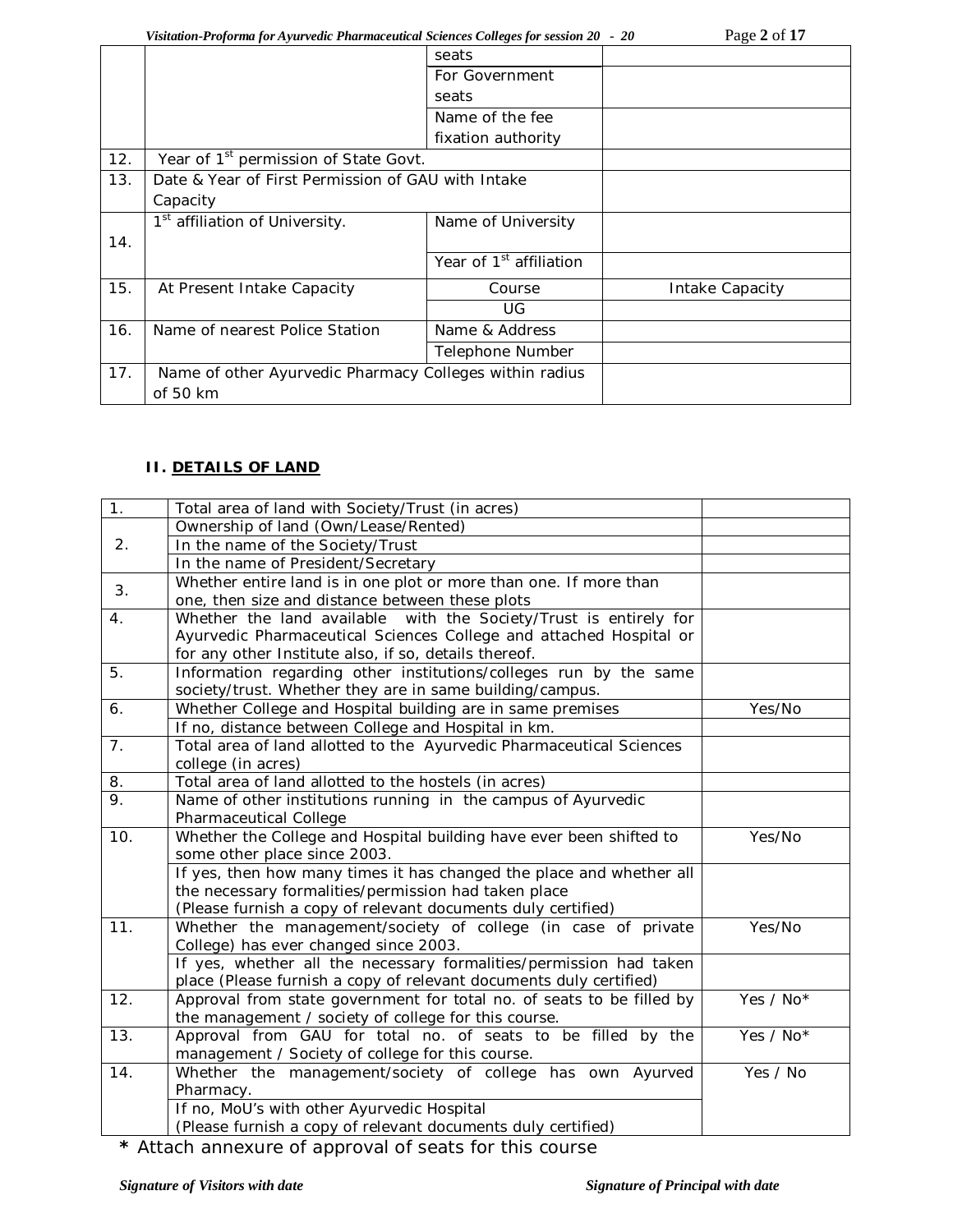## **INFORMATION OF THE COLLEGE**

### **I. INFORMATION OF ADMITTED STUDENTS**

|           | No. of Students admitted | <b>Students</b>  | <b>Name and Datel</b> |  |
|-----------|--------------------------|------------------|-----------------------|--|
|           | <b>UG Course</b>         | admitted by      | of last               |  |
| Year of   |                          | order of         | admitted              |  |
| Admission |                          | Court order.     | student               |  |
|           | Govt. quota              | Management quota |                       |  |
| $20 -$    |                          |                  |                       |  |

*Note:-* 

- *1. List of students in UG Course admitted in the Years 2011-2014 be furnished as per ANNEXURE-I*
- *2. In case admissions done as per court order mention the W.P.No. and attach the copy of court order.*
- *3. If required additional sheet be attached in prescribed format regarding information of PG Course.*

### **II. AREA OF COLLEGE**

| Sr.No.           | <b>Particulars</b>                          | <b>Required Area</b><br>(in Sq.mt) upto 60<br>intake | Available<br>Area/Remarks |
|------------------|---------------------------------------------|------------------------------------------------------|---------------------------|
|                  | <b>TOTAL CONSTRUCTED AREA</b><br>OF COLLEGE | 2110                                                 |                           |
| 1.               | Administrative wing                         | 260                                                  |                           |
|                  | a. Principal's Chamber                      | 50                                                   |                           |
|                  | b. Office $-1$ -                            | 60                                                   |                           |
|                  | Establishment                               |                                                      |                           |
|                  | c. Office $-11 -$ Academics                 | 60                                                   |                           |
|                  | d. Confidential Room                        | 30                                                   |                           |
|                  | e. Meeting Hall (Staff)                     | 60                                                   |                           |
| 2.               | Lecturer Hall                               | 300                                                  |                           |
|                  |                                             | (4 classroom x 75)                                   |                           |
| 3.               | Seminar / Conference / Exam<br>Hall         | 300                                                  |                           |
| $\overline{4}$ . | Auditorium / Multi Purpose                  | 600                                                  |                           |
|                  | Hall (Desirable)                            | 500 seating capacity                                 |                           |
| 5.               | Library                                     | 300                                                  |                           |
| 6.               | <b>Teaching Departments</b>                 | 410                                                  |                           |
|                  | a. Rasashastra & Bhaishajya<br>Kalpana - II | 100                                                  |                           |
|                  | Store room<br>Ι.                            | 30                                                   |                           |
|                  | $\Pi$ .<br>Instrument room                  | 30                                                   |                           |
|                  | b. Dravyaguna - II                          | 100                                                  |                           |
|                  | Museum<br>L.                                | 50                                                   |                           |
| 7.               | Canteen                                     | 100                                                  |                           |
| 8.               | Museum                                      | 100                                                  |                           |
| 9.               | <b>Herbal Garden</b>                        | Adequate Number<br>of Medicinal Plants               |                           |

## **II – A. HERBAL GARDEN**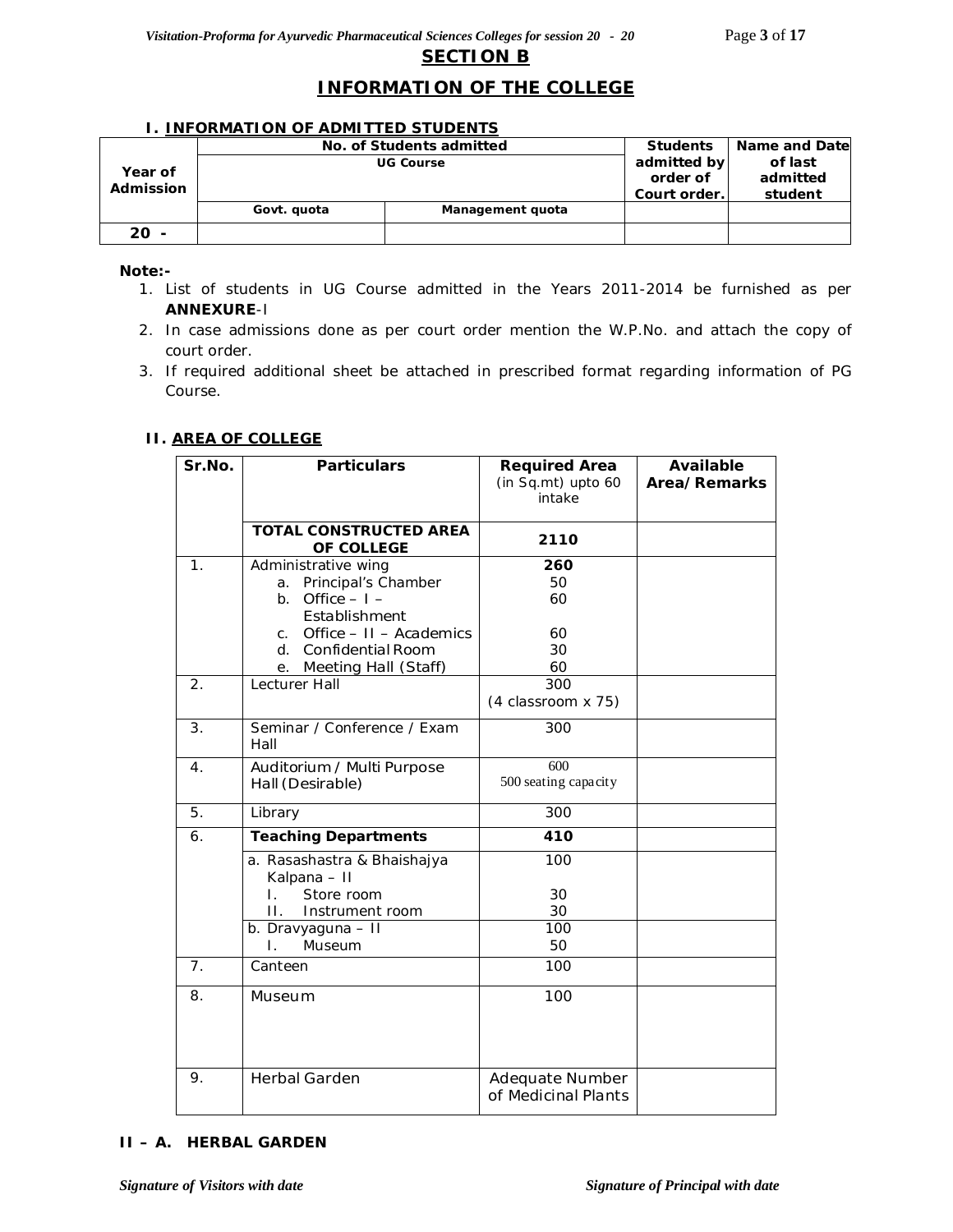*Visitation-Proforma for Ayurvedic Pharmaceutical Sciences Colleges for session 20 - 20* Page **4** of **17**

| Sr.No. | <b>Particulars</b>                            | Requirement | Available |
|--------|-----------------------------------------------|-------------|-----------|
|        | Area                                          | 1000 sa.mt  |           |
|        | Total number of Medicinal plants with name    | 200         |           |
|        | (List to be enclosed)                         |             |           |
| . ب    | Irrigation facility - available/not available | ves         |           |

## **III. STAFF FACILITIES:**

| Sr.<br>No.    | Name of infrastructure              | Requirement<br>as per          | Requirement<br>as per                     | Available |                          | Remarks/<br><b>Deficiency</b> |
|---------------|-------------------------------------|--------------------------------|-------------------------------------------|-----------|--------------------------|-------------------------------|
|               |                                     | Norms in<br>number             | Norms, in<br>area                         | No.       | Area in<br><b>Sq Mts</b> |                               |
|               | HODs for D. Pharm Course            | Minimum 2                      | 20 Sq Mts. x 2                            |           |                          |                               |
| $\mathcal{P}$ | Faculty Rooms for<br>D.Pharm course |                                | 10 Sq Mts. x n<br>$(n=No of$<br>teachers) |           |                          |                               |
| 3.            | Library Staff                       | Librarian<br>Assist. Librarian | 10 Sq Mts. x 2                            |           |                          |                               |

## **IV. STUDENT FACILITIES:**

| Sr.<br>No.     | Name of infrastructure                                 | <b>Requirement as</b><br>per Norms, in                                             |     | Available           | Remarks/<br>Required |
|----------------|--------------------------------------------------------|------------------------------------------------------------------------------------|-----|---------------------|----------------------|
|                |                                                        | area                                                                               | No. | Area in<br>Sq. Mts. |                      |
| 1              | Girl's Common Room<br>(Essential)                      | 60 Sq. Mts.                                                                        |     |                     |                      |
| $\overline{2}$ | Boy's Common Room<br>(Essential)                       | 60 Sq. Mts.                                                                        |     |                     |                      |
| 3              | <b>Toilet Blocks for Boys</b>                          | 24 Sq. Mts.                                                                        |     |                     |                      |
| $\overline{4}$ | <b>Toilet Blocks for Girls</b>                         | 24 Sq. Mts.                                                                        |     |                     |                      |
| 5              | Drinking Water facility -<br>Water Cooler (Essential). | 5 Sq. Mts., each floor                                                             |     |                     |                      |
| 6              | Boy's Hostel (Desirable)                               | Sq. Mts. / Room<br>9<br>Single<br>occupancy                                        |     |                     |                      |
| $\overline{7}$ | Girl's Hostel (Desirable)                              | 9 Sq. Mts. / Room<br>(single occupancy) 20<br>Sq Mts. / Room<br>(triple occupancy) |     |                     |                      |
| 8              | Power Backup Provision<br>(Desirable)                  |                                                                                    |     |                     |                      |

## **IV – A. DETAILS OF HOSTEL**

| Hostel      | Area<br>(sg.mtr.) | Own /<br>Rented | No. of<br><b>Rooms</b> | Capacity | Mess facility<br>(available/not<br>available) | Warden<br>(available/not<br>available) |
|-------------|-------------------|-----------------|------------------------|----------|-----------------------------------------------|----------------------------------------|
| <b>Boys</b> |                   |                 |                        |          |                                               |                                        |
| Girls       |                   |                 |                        |          |                                               |                                        |

## **V. AMENITIES**

| Sr.<br>N <sub>0</sub><br>wv. | $\sim$ mass<br>'me | Reauirement | Available | <b>Not</b> | रemarks |
|------------------------------|--------------------|-------------|-----------|------------|---------|
|                              |                    |             |           |            |         |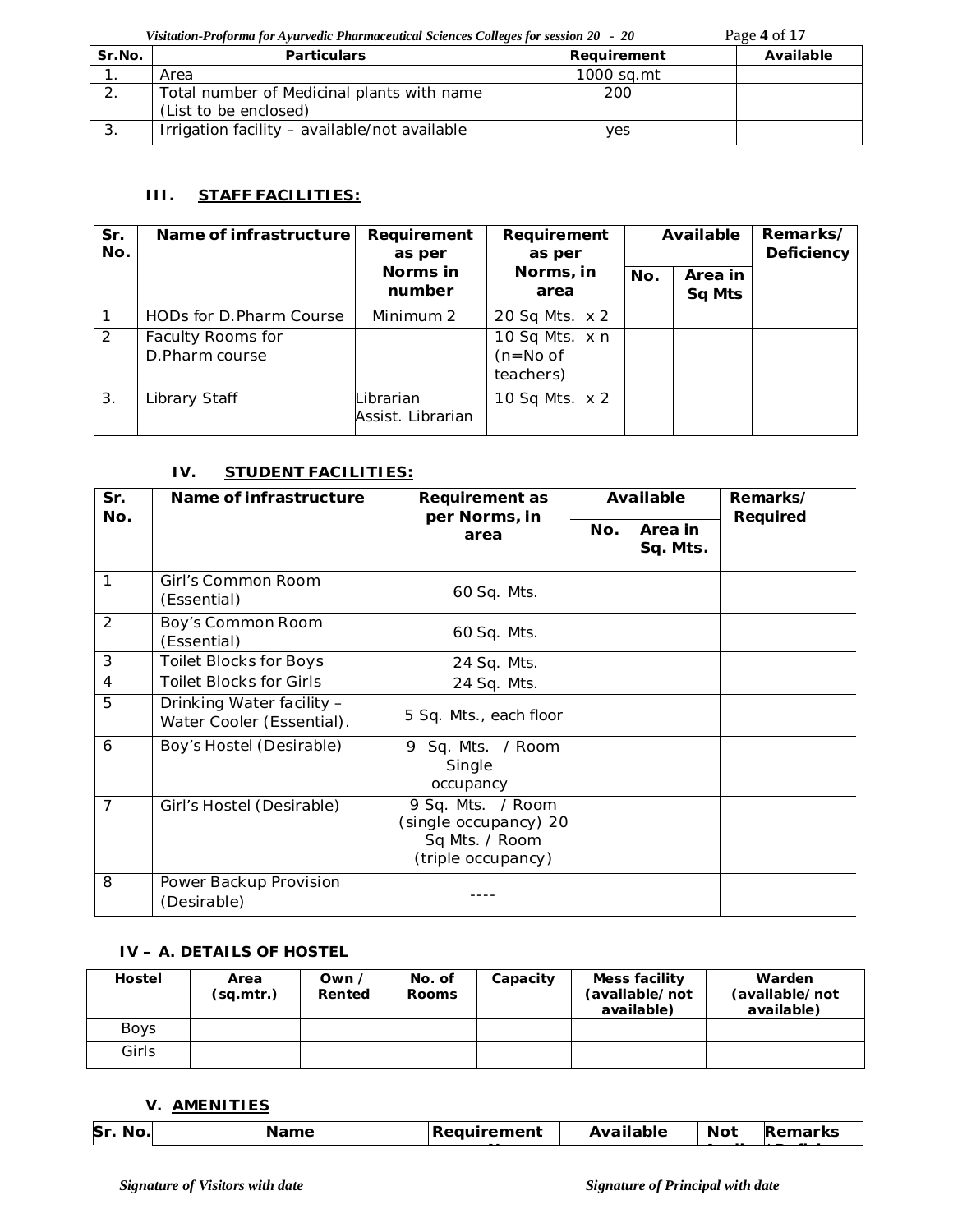*Visitation-Proforma for Ayurvedic Pharmaceutical Sciences Colleges for session 20 - 20* Page **5** of **17**

|                |                                          |                  |     |                | ັ |  |
|----------------|------------------------------------------|------------------|-----|----------------|---|--|
|                |                                          |                  | No. | Area in<br>Sq. |   |  |
| 1.             | Principal quarters                       | 80 Sq. Mts.      |     |                |   |  |
| 2.             | Staff quarters                           | 16 x 80 Sq. Mts. |     |                |   |  |
| 3.             | Canteen                                  | 100 Sq. Mts.     |     |                |   |  |
| 4.             | Parking Area for staff and students      |                  |     |                |   |  |
| 5.             | <b>Bank Extension Counter</b>            |                  |     |                |   |  |
| 6.             | Co-operative Stores                      |                  |     |                |   |  |
| 7 <sub>1</sub> | <b>Guest House</b>                       | 80 Sq. Mts.      |     |                |   |  |
| 8.             | <b>Transport Facilities for students</b> |                  |     |                |   |  |
| 9.             | Medical Facility (First Aid)             |                  |     |                |   |  |

## **VI. DETAILS OF COLLEGE DEPARTMENTS**

| Sr.<br>No. | Departments/Subjects                                    | No. of Dept.<br>Library<br><b>Books</b> | No. of<br>Charts | No. of<br>Models/<br>Specime<br>n | Theory | No. of Praposed Lectures /<br>Practicals carried out in<br>the Academic Year 20 -20<br>Practical |
|------------|---------------------------------------------------------|-----------------------------------------|------------------|-----------------------------------|--------|--------------------------------------------------------------------------------------------------|
| 1.         | Rasashastra and Bhaishaiya Kalpana -                    |                                         |                  |                                   |        |                                                                                                  |
| 2.         | Dravyaguna - II                                         |                                         |                  |                                   |        |                                                                                                  |
| 3.         | Dispensing, Community pharmacy and<br>Hospital pharmacy |                                         |                  |                                   |        |                                                                                                  |
| 4.         | Fundamentals of Ayurved &<br>Swasthavritta              |                                         |                  |                                   |        |                                                                                                  |
| 5.         | Pharmaceutical Jurisprudence & Drug<br>House Management |                                         |                  |                                   |        |                                                                                                  |

\* Detail list of instruments and equipments attach separately.

# **VII.DETAILS OF VARIOUS SECTIONS**

## **LIBRARY**

| Sr.No.         | <b>Details</b>                                                                                          | Number of<br><b>Books</b><br>available |
|----------------|---------------------------------------------------------------------------------------------------------|----------------------------------------|
| 1 <sub>1</sub> | Number of books                                                                                         |                                        |
| (i)            | Subjective Books                                                                                        |                                        |
| (ii)           | Medical Journals / Pharma Journals                                                                      |                                        |
| (iii)          | Others (Unani / Siddha, etc.)                                                                           |                                        |
| (iv)           | Total number of books                                                                                   |                                        |
| 2.             | Number of seats available in reading room (At least 50 Seats for 60 Intake-<br>80 Seats for 100 Intake) |                                        |
| 3.             | Number of computers with internet facility                                                              |                                        |

## **VIII. INFORMATION OF TEACHING STAFF**

| Sr.<br>No. | Department/Subjects     | Number of Teachers<br>required as per GAU<br><b>Norms</b> |         | Number of Existing<br><b>Teachers</b> |       |       | Total        |  |
|------------|-------------------------|-----------------------------------------------------------|---------|---------------------------------------|-------|-------|--------------|--|
|            |                         | <b>Profes</b>                                             | Associa | <b>Assis</b>                          | Profe | Assoc | <b>Assis</b> |  |
|            |                         | sor                                                       | te      | tant                                  | ssor  | iate  | tant         |  |
|            |                         |                                                           | profess | Profe                                 |       | profe | Profe        |  |
|            |                         |                                                           |         | ssor                                  |       | ssor  | ssor         |  |
|            | Rasashastra and         |                                                           |         |                                       |       |       |              |  |
|            | Bhaishajya Kalpana – II |                                                           |         |                                       |       |       |              |  |
| 2.         | Dravyaguna – II         |                                                           |         |                                       |       |       |              |  |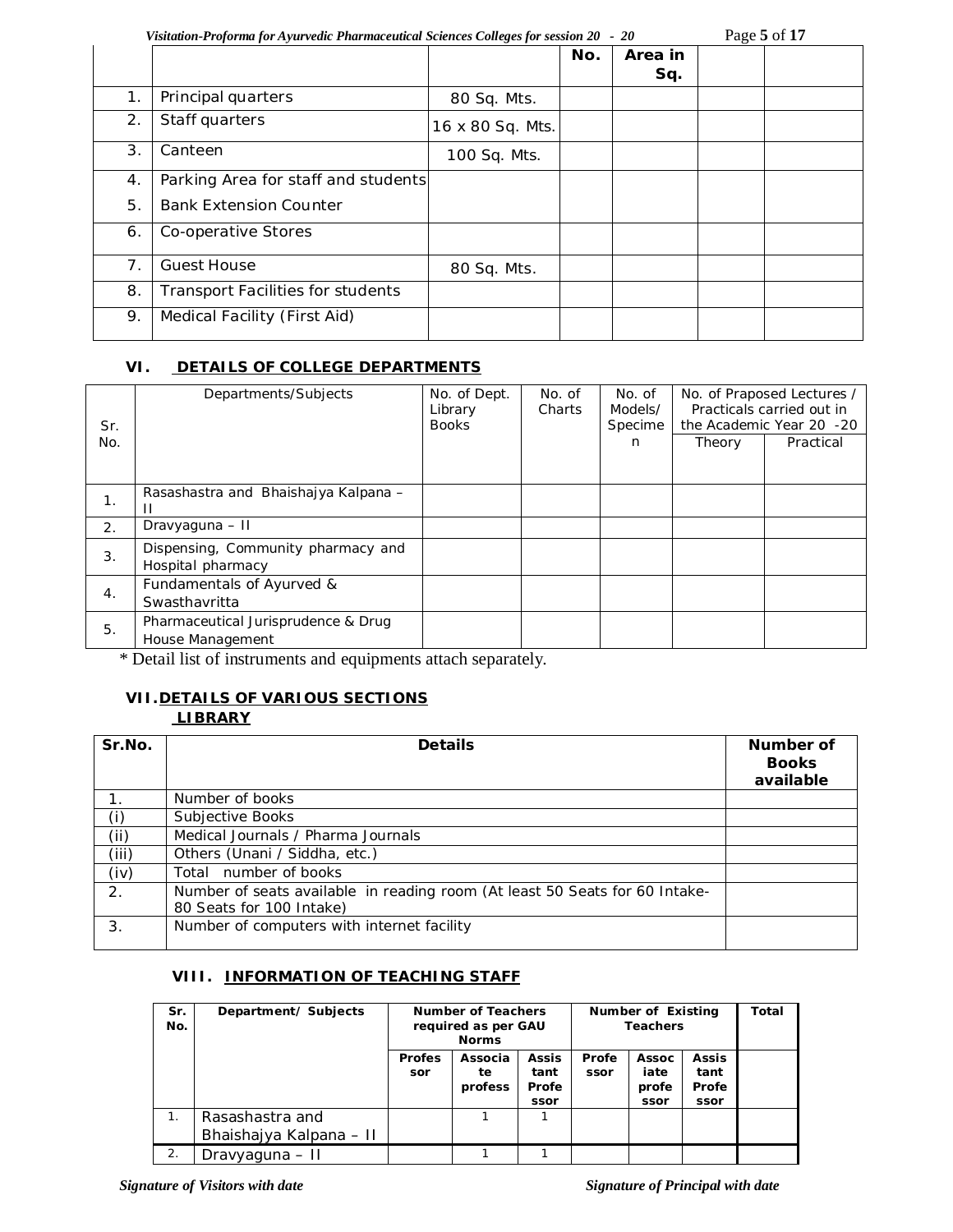|  | Visitation-Proforma for Ayurvedic Pharmaceutical Sciences Colleges for session 20 - 20 |  |  |  | Page 6 of 17 |
|--|----------------------------------------------------------------------------------------|--|--|--|--------------|
|--|----------------------------------------------------------------------------------------|--|--|--|--------------|

| . ب | Fundamentals of         |  |  |  |  |  |  |  |
|-----|-------------------------|--|--|--|--|--|--|--|
|     | Avurved & Swasthavritta |  |  |  |  |  |  |  |
|     | <b>TOTAL</b>            |  |  |  |  |  |  |  |

Note:- Detailed information of teaching staff be furnished as per Annexure-II

## **XI. INFORMATION OF VISITING FACULTIES**

| Sr.<br>No. | Subject | <b>Faculty Name</b> |
|------------|---------|---------------------|
|            |         |                     |
|            |         |                     |
|            |         |                     |
|            |         |                     |

Note:- Attach Separate sheet of Details of Visiting Faculties Annexure – III

### **X. DETAILS OF TECHNICAL & OTHER STAFF**

| Sr.No.           | Department/Subject        | Post                              | Requirement      | Available |
|------------------|---------------------------|-----------------------------------|------------------|-----------|
| 1.               | Library                   | Librarian                         |                  |           |
|                  |                           | Assistant Librarian               |                  |           |
|                  |                           | Library Attendant or Peon         | っ                |           |
| $\overline{2}$ . | College Office            | Clerical staff for administrative | 4                |           |
|                  |                           | and accounts services             |                  |           |
|                  |                           | Office Superintendent             |                  |           |
|                  |                           | Computer Data operator            |                  |           |
|                  |                           | Store keeper & Peon               |                  |           |
| 3.               | Rasa Shastra & Bhaishajya | Laboratory Technician             |                  |           |
|                  | Kalpana                   | Laboratory Attenders              |                  |           |
| 4 <sub>1</sub>   | Dravyaguna                | Laboratory Technician             |                  |           |
|                  |                           | <b>Laboratory Attenders</b>       |                  |           |
| 5.               | Herbal Garden             | Gardener                          |                  |           |
| 6.               |                           | <b>Cleaning Personal</b>          | 1 for Each Floor |           |
| <b>TOTAL</b>     |                           |                                   | 18               |           |

Note:- Detailed information of technical & other staff be furnished as per Annexure-IV

## **XI. ADDITIONAL REQUIREMENTS**

|     | <b>College Council</b>                       | Available / Not Available       |
|-----|----------------------------------------------|---------------------------------|
|     | No. of Members                               |                                 |
|     | Name of Members (Attach List)                |                                 |
| ji. | Yearly No. of Meetings                       |                                 |
| 2.  | Information regarding college website as per | Yes/No Please furnish the       |
|     | norms (Mention the website address)          | details of information uploaded |
|     |                                              | on College Website as per 9(3)  |
|     |                                              | of MSR.                         |

### **XII. SALARY INFORMATION OF TEACHERS**

| Sr.No.         | Pay Scale + Grade pay                | Tick whichever applicable    | <b>Remarks</b> |
|----------------|--------------------------------------|------------------------------|----------------|
|                | Mode of payment through Bank         | Yes/No (If no please mention |                |
|                |                                      | reason thereof)              |                |
| 2.             | Pay Scale + Grade pay                | Pay Scale + Grade pay of     |                |
|                |                                      | Professor                    |                |
|                |                                      | Pay Scale + Grade pay of     |                |
|                |                                      | Associate Professor          |                |
|                |                                      | Pay Scale + Grade pay of     |                |
|                |                                      | Assistant Professor          |                |
| 3.             | Existing pay scale of teaching staff | State Govt./UGC/others       |                |
| $\mathbf{4}$ . | Teachers promotion policy as per     | Yes/No (If no please mention |                |
|                | norms of GAU                         | reason thereof)              |                |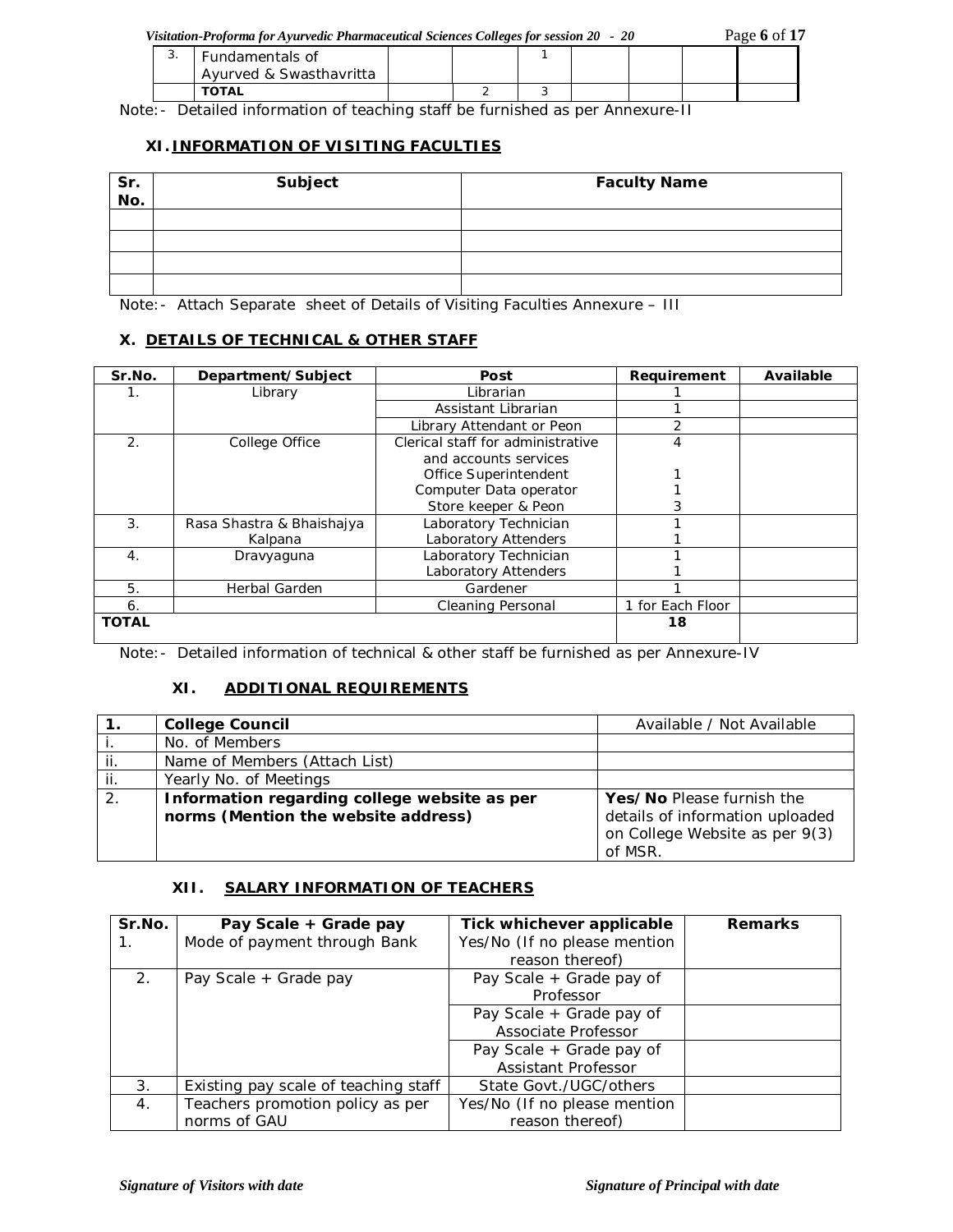## **IX. FINANCIAL INFORMATION**

|                              |                                   |              |                     | MONTH WISE EXPENDITURE FROM 1ST JAN 20 TO 31ST DEC 20 |                |             |                       |                |                   |
|------------------------------|-----------------------------------|--------------|---------------------|-------------------------------------------------------|----------------|-------------|-----------------------|----------------|-------------------|
| Sr. No                       | Month                             | Total salary | <b>Total salary</b> | Total                                                 | Total          | Total       | <b>Total purchase</b> | Total purchase | <b>Building</b>   |
|                              |                                   | of teaching  | of non              | expenditure on                                        | expenditure    | expenditure | of raw drugs          | of Lab         | construction and  |
|                              |                                   | staff        | teaching            | purchase of                                           | on furniture & | <b>on</b>   |                       | chemicals      | other expenditure |
|                              |                                   |              | staff               | new books                                             | fixtures       | equipments  |                       |                |                   |
|                              |                                   |              |                     |                                                       |                | &           |                       |                |                   |
|                              |                                   |              |                     |                                                       |                | instruments |                       |                |                   |
|                              | January                           |              |                     |                                                       |                |             |                       |                |                   |
| $\mathbf{2}$                 | February                          |              |                     |                                                       |                |             |                       |                |                   |
| 3                            | March                             |              |                     |                                                       |                |             |                       |                |                   |
| 4                            | April                             |              |                     |                                                       |                |             |                       |                |                   |
| 5                            | May                               |              |                     |                                                       |                |             |                       |                |                   |
| 6                            | June                              |              |                     |                                                       |                |             |                       |                |                   |
| $\overline{7}$               | July                              |              |                     |                                                       |                |             |                       |                |                   |
| 8                            | August                            |              |                     |                                                       |                |             |                       |                |                   |
| 9                            | September                         |              |                     |                                                       |                |             |                       |                |                   |
| 10 <sub>1</sub>              | October                           |              |                     |                                                       |                |             |                       |                |                   |
| 11                           | November                          |              |                     |                                                       |                |             |                       |                |                   |
| 12                           | December                          |              |                     |                                                       |                |             |                       |                |                   |
|                              | Total                             |              |                     |                                                       |                |             |                       |                |                   |
|                              | <b>GRAND TOTAL OF EXPENDITURE</b> |              |                     |                                                       |                |             |                       |                |                   |
|                              | from $1st$ Jan 20 to $31st$ Dec   |              |                     |                                                       |                |             |                       |                |                   |
|                              | 20                                |              |                     |                                                       |                |             |                       |                |                   |
| TOTAL INCOME from 1st Jan 20 |                                   |              |                     |                                                       |                |             |                       |                |                   |
|                              | to $31st$ Dec 20                  |              |                     |                                                       |                |             |                       |                |                   |
|                              |                                   |              |                     |                                                       |                |             |                       |                |                   |
|                              |                                   |              |                     |                                                       |                |             |                       |                |                   |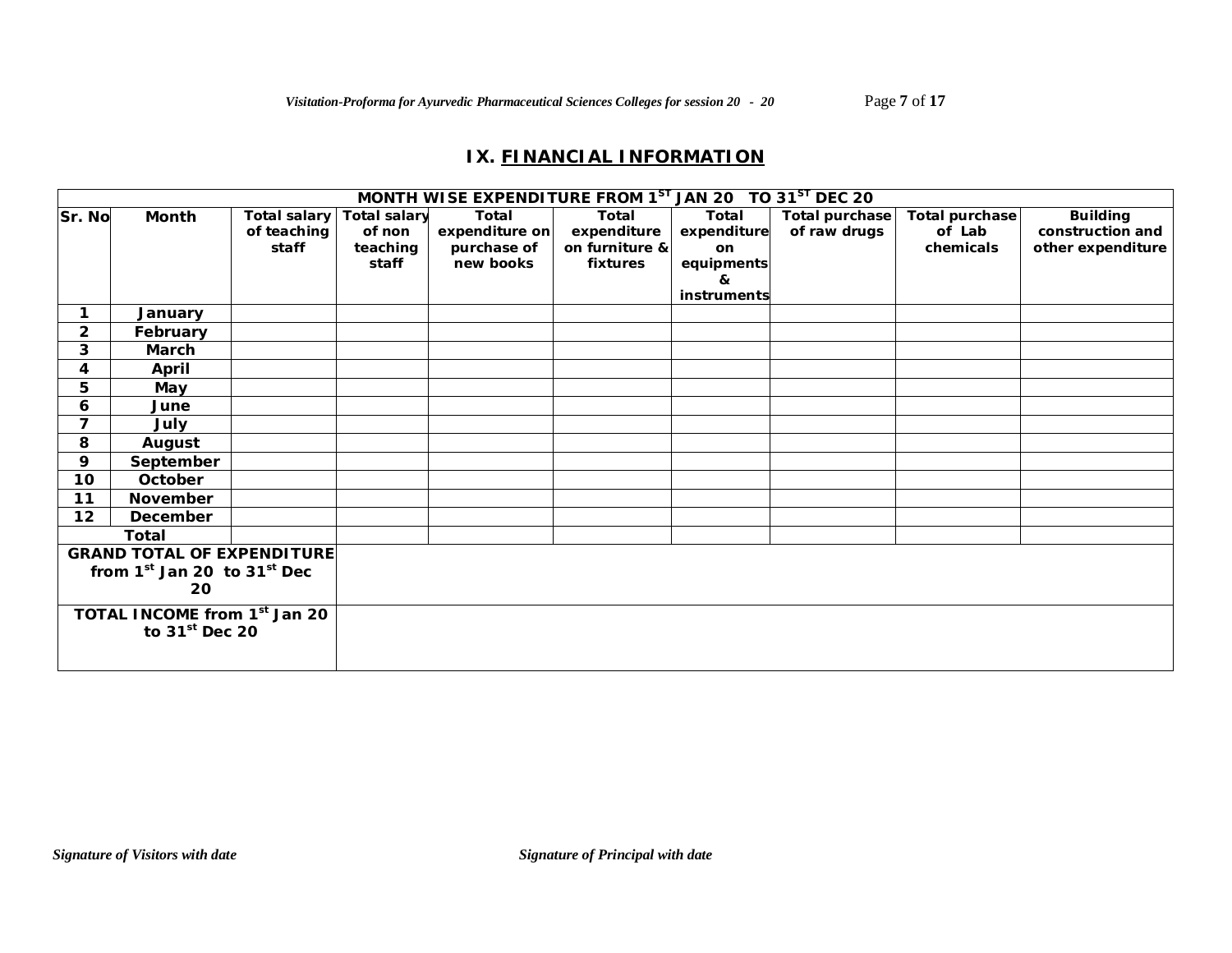### **SECTION C**

### **OTHER ALLIED & INFRASTRUCTURE REQUIREMENTS**

### **I) SPORTS AND GAMES FACILITY**

| Sports and Games Facility – available / not available |  |
|-------------------------------------------------------|--|

### **II) TRANSPORT FACILITY**

Transport facility – available/not available

## **III) PROGRESS MADE BY THE INSTITUTION IN LAST YEAR ON SALIENT POINTS**

| Sr.<br>No. | <b>Important Information of College</b>                        | Progress made by college |
|------------|----------------------------------------------------------------|--------------------------|
| 1.         | Construction of college and hospital<br>building               |                          |
| 2.         | Appointment of Teaching staff                                  |                          |
| 3.         | Appointment of Non-Teaching staff                              |                          |
| 4.         | Appointment of Paramedical and other<br>Hospital staff         |                          |
| 5.         | Expansion of various departments of college                    |                          |
| 6.         | Expansion of Herbal Garden, Plantation of<br>New Plants        |                          |
| 7.         | Any national/international/state level<br>seminars, ROTP, etc. |                          |
| 8.         | Publication by college and teaching staff                      |                          |
| 9.         | Research activities if any                                     |                          |
| 10.        | Awards won by teaching staffs and students                     |                          |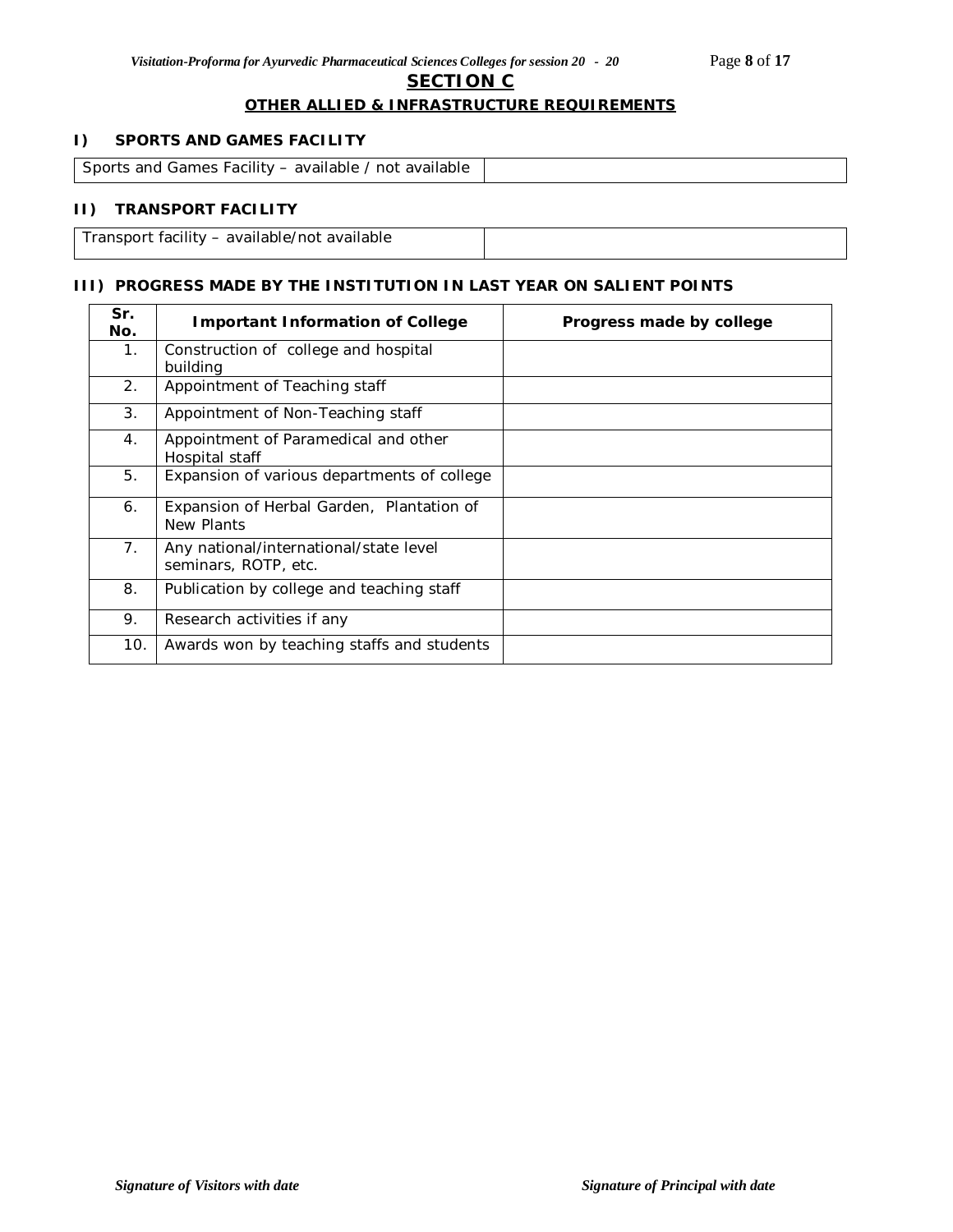## **IV. Declaration of Principal of the College**

|                                              | _ (name of the College) solemnly writing that if any information provided by me in Proforma and           |
|----------------------------------------------|-----------------------------------------------------------------------------------------------------------|
|                                              | <b>Annexures</b> found false, I shall be held responsible in the matter. I shall have no objection if any |
| legal action is taken by the GAU against me. |                                                                                                           |
|                                              |                                                                                                           |
|                                              |                                                                                                           |
|                                              | Signature of Principal                                                                                    |
| Dated                                        |                                                                                                           |
|                                              |                                                                                                           |
|                                              |                                                                                                           |
| Place:                                       | Name with Stamp                                                                                           |

## **V. Declaration of Secretary/President of the Trust / Society of the College**

| s/o Shri                                                                                       | Secretary/President,                       |
|------------------------------------------------------------------------------------------------|--------------------------------------------|
|                                                                                                | (name of the Society) solemnly state that, |
| looking after the management of the college & hospital. The information provided by the        |                                            |
| Principal in the Proforma and Annexures are true. If any information provided by the Principal |                                            |
| found false the undersigned has no objection for any legal action initiated by the GAU against |                                            |
| the Principal and me.                                                                          |                                            |

Signature of Secretary/President

Dated\_\_\_\_\_\_\_

Place:\_\_\_\_\_\_\_\_\_\_\_\_ Name with Stamp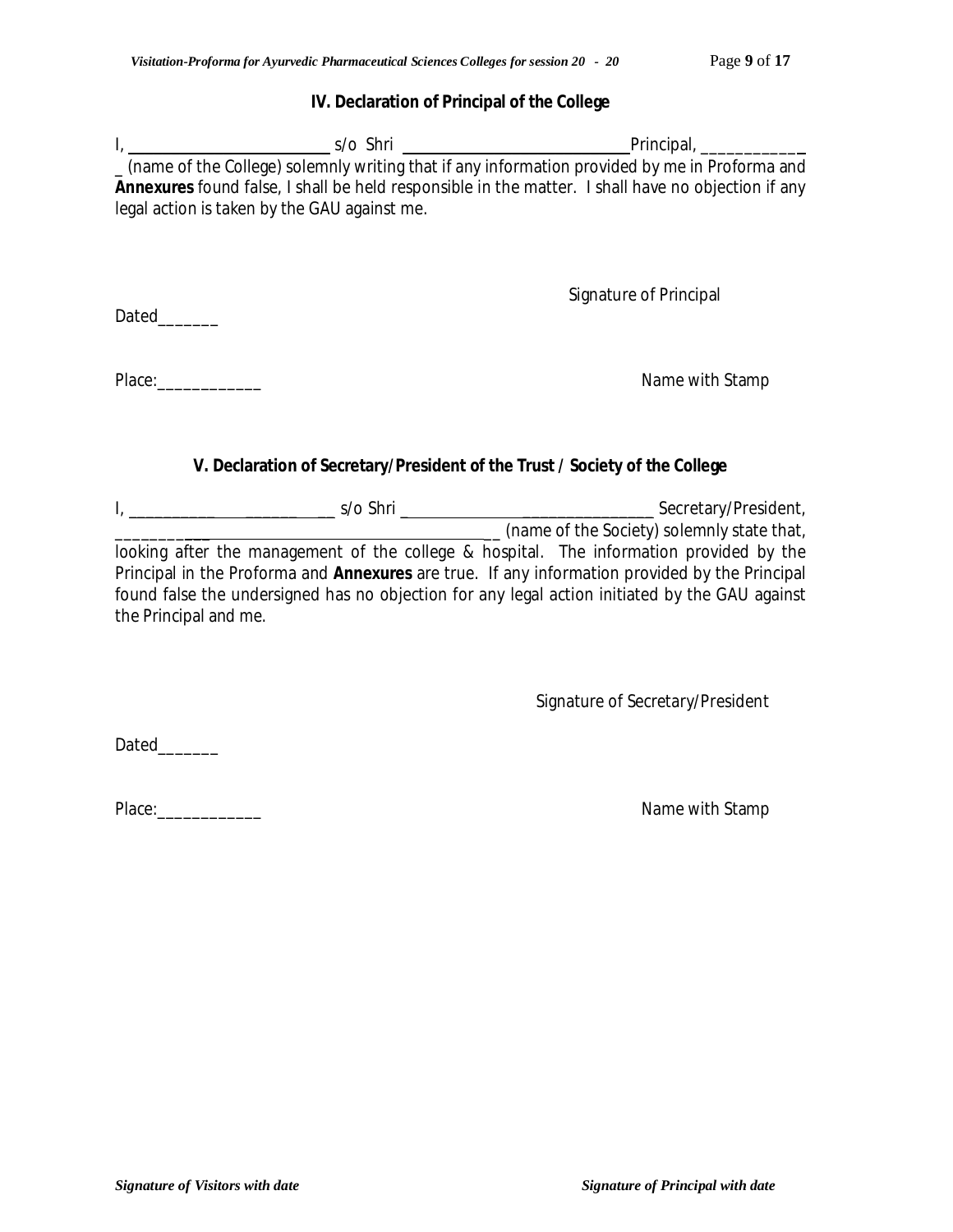## *Visitation-Proforma for Ayurvedic Pharmaceutical Sciences Colleges for session 20 - 20* Page **10** of **17 LIST OF ANNEXURES TO BE SUBMITTED BY COLLEGE**

| Sr.No.         | Annexure<br><b>Number</b> | Name of the Annexure                                                                                                                                                                                                                           |
|----------------|---------------------------|------------------------------------------------------------------------------------------------------------------------------------------------------------------------------------------------------------------------------------------------|
| $\mathbf{1}$ . | Annexure-I                | Details of students admitted in Under Graduate course for the year 20                                                                                                                                                                          |
|                |                           | $.20 - 820 - .$                                                                                                                                                                                                                                |
| 2.             | Annexure-II               | Proforma to furnish the details of Teaching Staff                                                                                                                                                                                              |
| 3.             | Annexure-III              | Details of Visiting Faculties                                                                                                                                                                                                                  |
| 4.             | Annexure-IV               | Proforma to furnish the details of Non-Teaching & Other Staff                                                                                                                                                                                  |
| 5.             | Annexure - V              | Details of Equipment & Instruments for various sections of College                                                                                                                                                                             |
|                | A)                        | Rasashastra and Bhaishajya Kalpana Laboratory (Teaching)                                                                                                                                                                                       |
|                | B)                        | Dravyaguna                                                                                                                                                                                                                                     |
| 6.             | Annexure-VI               | Notarized Affidavit to be filled up by Newly Appointed Teachers after<br>last visitation in the given format                                                                                                                                   |
| 7 <sub>1</sub> | Annexure VII              | Soft copy (in CD/DVD) and hard copy group photographs with<br>Teaching staff and non-teaching staff of College and the visiting<br>faculties separately. The name of each staff member should be<br>mentioned on the bottom of the photograph. |
| 8.             | Annexure VIII             | Soft copy (in CD/DVD) of Annexure-II (Details of Teaching Staff) in<br>MS Excel (.xls or .xlsx) format                                                                                                                                         |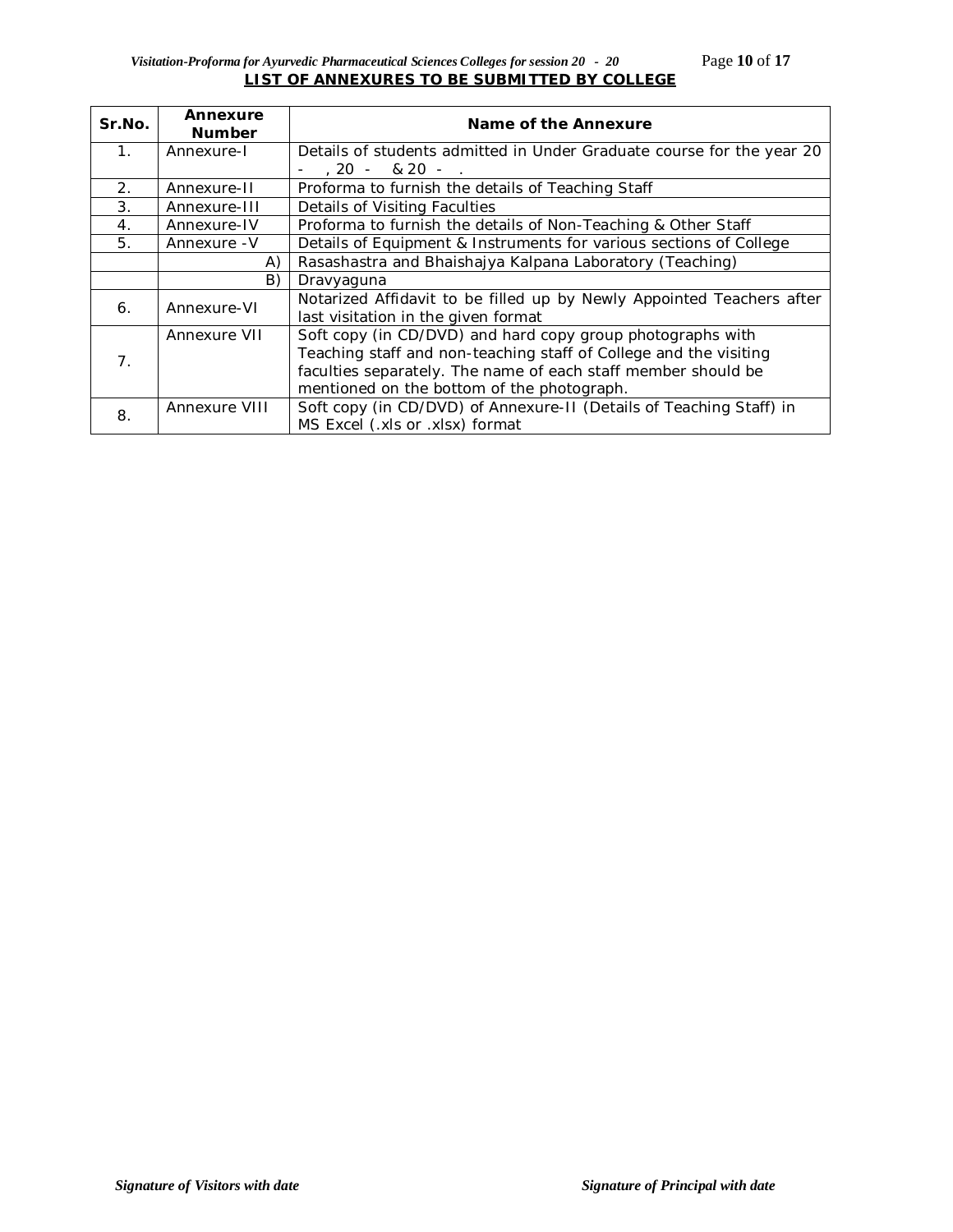### **ANNEXURE-I**

### **DETAILS OF UNDER GRADUATE STUDENTS ADMITTED IN THE YEAR 20 -20 , 20 -20 & 20 -20 \***

| Sr.<br>Nο | Student | Name | <b>Birth</b> | Name of Father's Date of Fee Receipt Residential Management<br>number and<br>date | address | Quota | % of<br>PCB in<br>$10^{th}$ | Category (Gen./SC/<br>ST/OBC/others) |
|-----------|---------|------|--------------|-----------------------------------------------------------------------------------|---------|-------|-----------------------------|--------------------------------------|
|           |         |      |              |                                                                                   |         |       |                             |                                      |
|           |         |      |              |                                                                                   |         |       |                             |                                      |
|           |         |      |              |                                                                                   |         |       |                             |                                      |

**\* If applicable**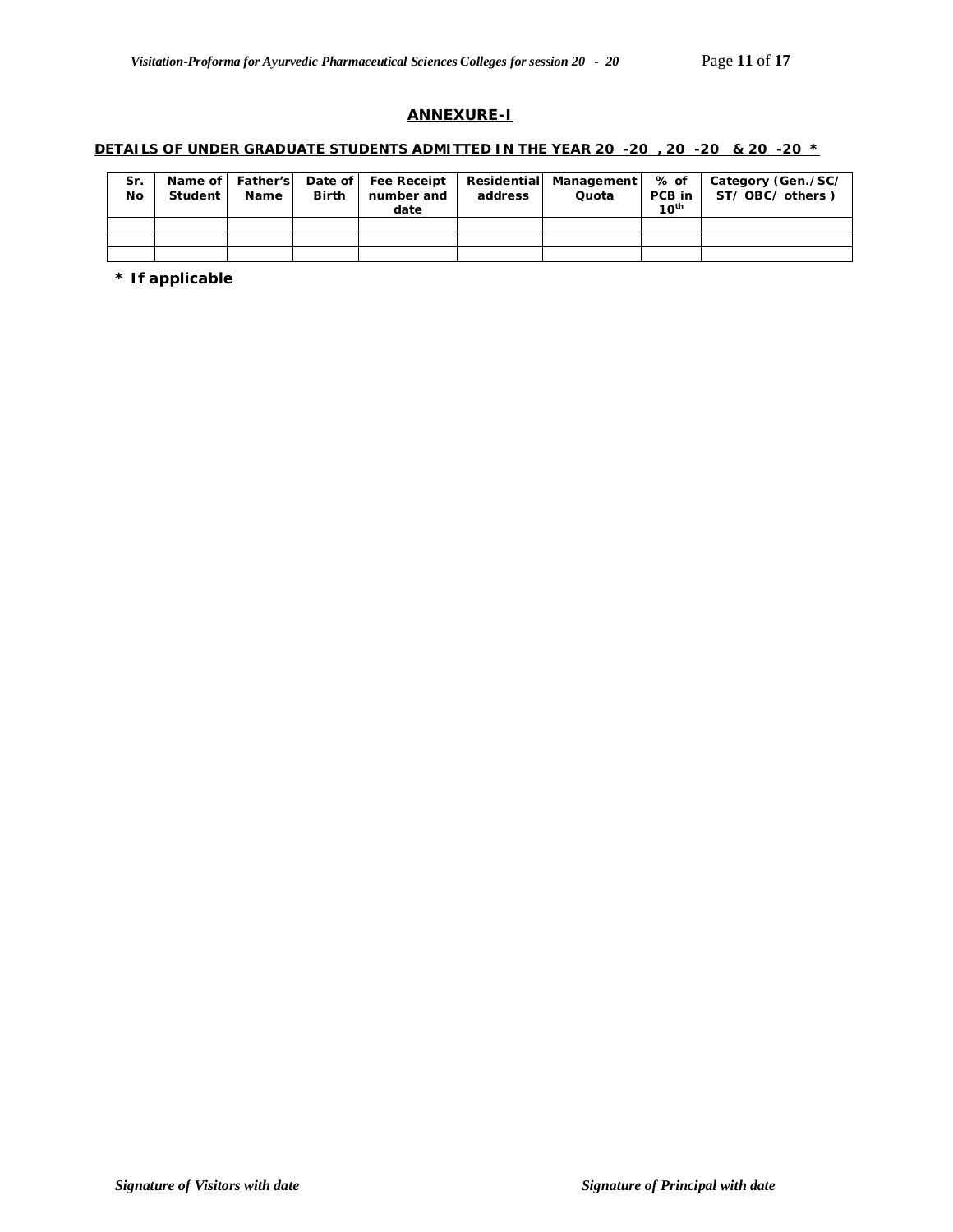| <b>ANNEXURE-II</b>                                       |  |
|----------------------------------------------------------|--|
| <b>PROFORMA TO FURNISH THE DETAILS OF TEACHING STAFF</b> |  |

| Sr.<br>No. | Φ<br>Nam<br>ູ້ສ | Name of the<br>Teacher<br>ξ<br>z<br>سه<br>∸<br>ш. | ω<br>ø<br>Φ<br>-<br>ठ<br>ठ<br>έ | Φ<br>푾<br>ш | Birth<br>ð<br>ate<br>$\Omega$ | $\hat{\phantom{0}}$<br>yea<br>$\overline{5}$<br>ಕ ತ<br>٤<br>⋋<br><u>ັທ</u><br>Ø<br>đ<br>Φ<br>9<br>Ë | ≥<br>÷<br>jiver<br>5<br>÷<br>$8 \n5$<br>∽<br>$\check{ }$<br>. .<br>ዾ<br>Qua<br>bject<br>∝ಶ.<br>ā<br>ပ<br>⇇ | ⊂<br>€<br>Φ<br>$\sigma$<br>≏<br>$\overline{6}$ | chronological<br>order (1st<br>till date)<br>ë<br>ট<br><br>Δ | Date wise details<br>of Experience in<br>appointment to<br>e۹<br>Ф<br>ច តូ<br>$\overline{5}$<br>Φ<br>$\mathbf{z}$ | $\frac{1}{6}$<br>ign<br>Ga<br>ବୁ ଦୁ | Ë<br>ි<br>╤<br>ರ<br>ัธ<br>용용<br>n.<br>ಹ<br>Φ<br>ం<br>ā<br>Ω<br>$\circ$<br>$\circ$<br>ರಾ≑<br>$\mathbf{a}$<br>Φ<br>Φ<br>z<br>Ō | SS<br>Φ<br>흉<br>$\overline{\sigma}$<br>پ<br>ð<br>ِ آل<br>œ<br>$\overline{\sigma}$<br>$\mathbf c$ | ত<br>$\Delta$ | ∝<br>ত<br>ø<br>Ő<br>≃<br>ā<br>ທ ਦ<br>৳<br>5<br>-<br>≿<br>Φ<br>ᇹᄚ | Jumber<br>Branch<br>count l'<br>Bank&<br>ount<br>९<br>१० | Mobile<br>rer<br>જ<br>ပ<br>ී<br>Number<br>⊢<br>$\mathbf{b}$<br>৳<br>Ф<br>Numb<br>ephon<br>-<br>O<br>⊢ | Photograph<br>of Teacher<br>(Attested<br>by the<br>Principal) | Signature<br>of Teacher<br>(At the<br>time of<br>visitation) |
|------------|-----------------|---------------------------------------------------|---------------------------------|-------------|-------------------------------|-----------------------------------------------------------------------------------------------------|------------------------------------------------------------------------------------------------------------|------------------------------------------------|--------------------------------------------------------------|-------------------------------------------------------------------------------------------------------------------|-------------------------------------|------------------------------------------------------------------------------------------------------------------------------|--------------------------------------------------------------------------------------------------|---------------|------------------------------------------------------------------|----------------------------------------------------------|-------------------------------------------------------------------------------------------------------|---------------------------------------------------------------|--------------------------------------------------------------|
|            |                 |                                                   |                                 |             |                               |                                                                                                     |                                                                                                            |                                                |                                                              |                                                                                                                   |                                     |                                                                                                                              |                                                                                                  |               |                                                                  |                                                          |                                                                                                       |                                                               |                                                              |

**Note: Please download a copy of Annexure I in MS Excel Format (.xls) from the university Website www.ayurveduniversity.edu.in and**  fill up the details and annex the same as softcopy in the form of CD/DVD as Annexure VI. Enclose a Printed / hard copy of the same as **ANNEXURE I** and attach the certified copies of UG Registration Certificates, experience certificates, joining Report, Relieving Order, Form No. 16 and all other relevant documents and original notarized affidavit.

If any teaching staff is promoted after submitting notarized affidavit he/she may submit a new affidavit along with necessary documents and get duly verified by the visitors.

*Signature of Visitors with date*  $Signature of Principal with date$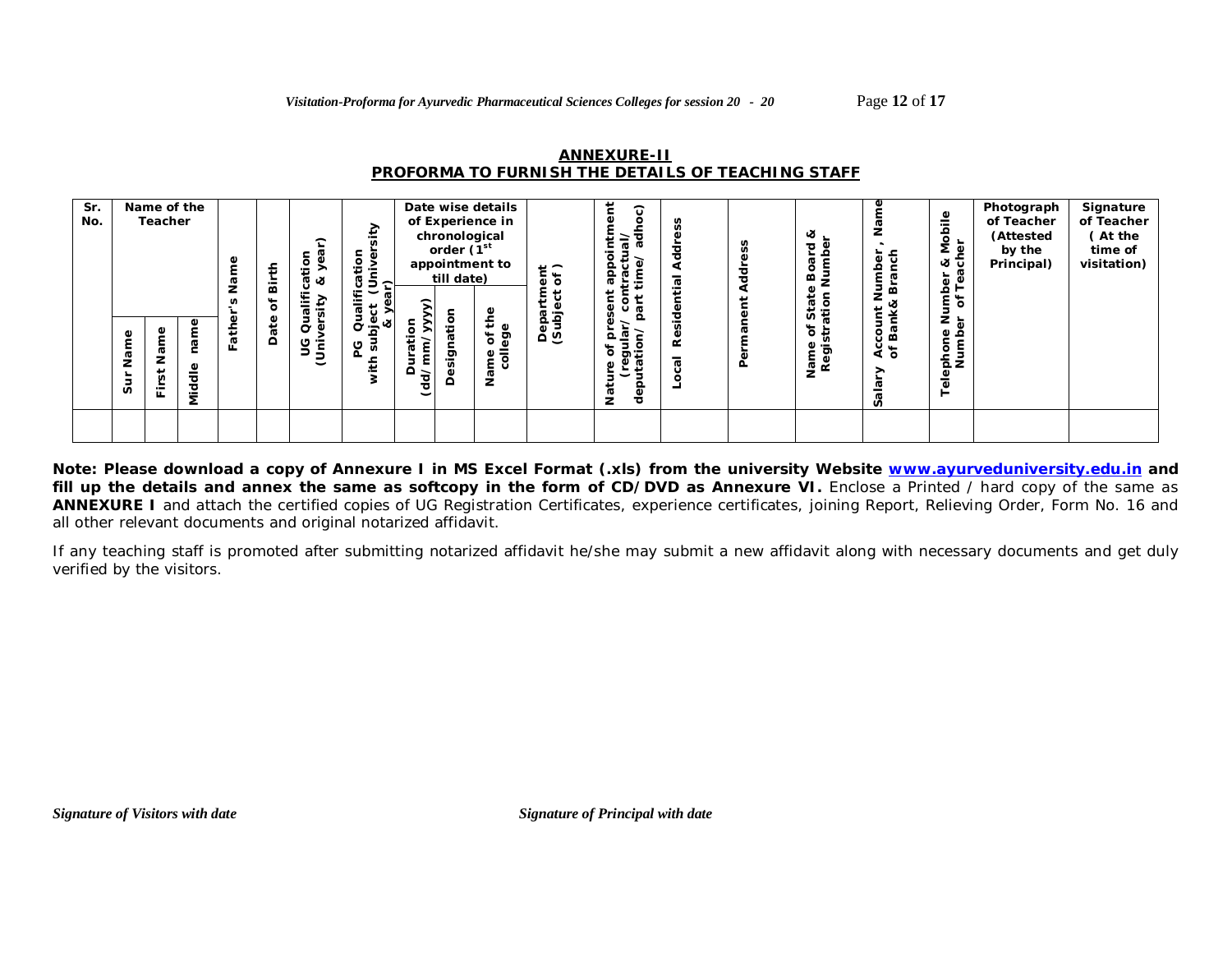### **ANNEXURE-III** *DETAILS OF VISITING FACULTIES*

| Sr.<br>No. |                 | Name of the<br>Teacher | ω                             | Φ    | ⇇<br>äir<br>ቴ   | ⌒<br>ᠬ<br>န<br>Φ<br><br>ത്ര<br>٤<br>≥<br><b>آن</b><br>ᠭᠣ | ><br>ىد<br>j<br>ğ<br>ō<br>$-$<br>÷<br>ى<br>ੌਂਕ ਤੇ ਪ<br>ិត<br>æ<br>ల<br>ā | ◠                                    | chronological<br>order $\check{P}^{\text{st}}$<br>till date) | Date wise details<br>of Experience in<br>appointment to<br>ይ | $\frac{1}{6}$<br>ω<br>ig<br>Bag | ි<br>᠊ᢐ<br>윤 증<br>ပ<br>ω<br>ಕ<br>ω<br>ల                                                    | 횽<br>ω<br>용                                               |          | ∝<br>ರ<br>≃<br><b>ro</b><br>ຜັ ≣ | Jumber<br>Branch<br>nk&<br>Ϊ | ≗<br>Mobi<br>er<br>જ<br>ပ<br>සි<br>Number<br><sup>3r</sup> of Tea | Photograph<br>of Teacher<br>(Attested<br>by the<br>Principal) | Signature<br>of Teacher<br>(At the<br>time of<br>visitation) |
|------------|-----------------|------------------------|-------------------------------|------|-----------------|----------------------------------------------------------|--------------------------------------------------------------------------|--------------------------------------|--------------------------------------------------------------|--------------------------------------------------------------|---------------------------------|--------------------------------------------------------------------------------------------|-----------------------------------------------------------|----------|----------------------------------|------------------------------|-------------------------------------------------------------------|---------------------------------------------------------------|--------------------------------------------------------------|
|            | Φ<br>Nam<br>Sur | σ<br>z<br>پ<br>ш.      | ₫<br>Φ<br>-<br>ਹ<br><b>Di</b> | Fatl | ate<br>$\Omega$ | đ<br>ত<br>ဠ<br>Ŝ                                         | ∝ठ<br>ō<br>O<br>S<br>ᠴ                                                   | ↗<br>Φ<br>ø<br>≏<br>$\sum_{i=1}^{n}$ | $\frac{1}{2}$<br>ס<br>≏                                      | ≖<br>ω<br>စ္မွာ<br>Ⴆ<br>$\overline{5}$<br>Φ<br>$\mathbf{z}$  | ত ত                             | ø<br>௨<br>$\circ$<br>$\circ$<br>ಕಾ≑<br>$\mathbf{a}$<br>ω<br>Φ<br>Б<br>Ρã<br>$\overline{e}$ | Ξ.<br>٥<br>$\alpha$<br>$\overline{\sigma}$<br>$\mathbf c$ | $\Delta$ | ৳ ৳<br>5<br>O)<br>ᇢᄙ             | ខី និ<br>र्दे 5              | ৳<br>ephone<br>Numb<br>$\overline{\Phi}$                          |                                                               |                                                              |

**Note: Please download a copy of Annexure III in MS Excel Format (.xls) from the university Website www.ayurveduniversity.edu.in and**  fill up the details and annex the same as softcopy in the form of CD/DVD as Annexure VIII. Enclose a Printed / hard copy of the same as **ANNEXURE III** and attach the certified copies of UG Registration Certificates, experience certificates, joining Report, Relieving Order, Form No. 16 and all other relevant documents and original notarized affidavit.

*Signature of Visitors with date*  $Signature of Principal with date$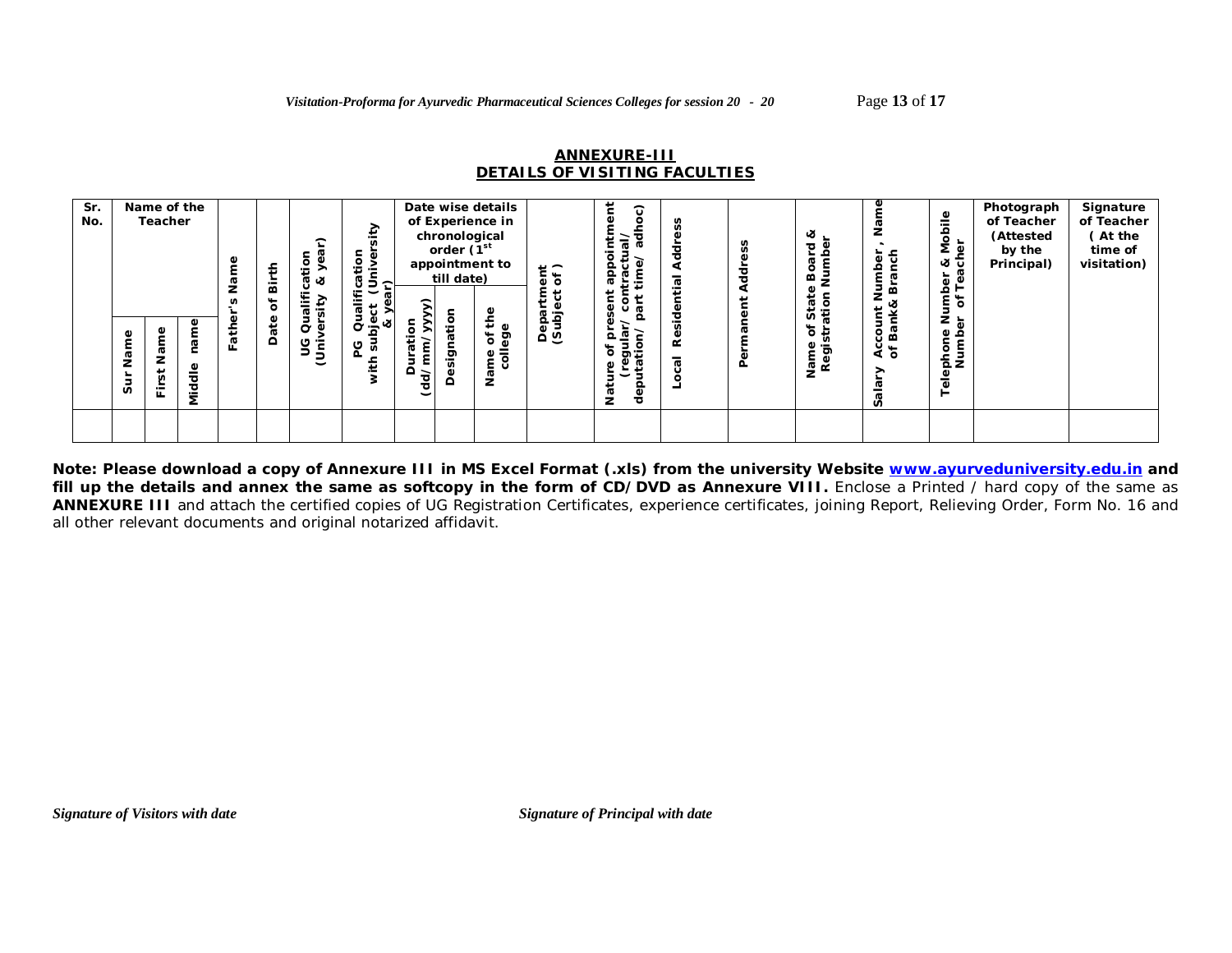## **PROFORMA TO FURNISH THE DETAILS OF NON – TEACHING & OTHER STAFF**

| Sr.No. | Name of<br>Employee | Father's<br>Name | Qualification | Date of<br>Appointment | Nature of<br>Appointment<br>(regular/<br>contractual/<br>Part time) | Designation | Name of<br>working<br>department | Pay<br>Scale |
|--------|---------------------|------------------|---------------|------------------------|---------------------------------------------------------------------|-------------|----------------------------------|--------------|
|        |                     |                  |               |                        |                                                                     |             |                                  |              |

#### **Annexure - V**

#### **DETAILS OF EQUIPMENT AND INSTRUMENTS FOR VARIOUS SECTIONS OF COLLEGE**

### **A) RASASHASTRA AND BAISHAJYA KALPANA DEPARTMENT**

| Sr. No. | <b>Name</b>                                                                              | Minimum<br>Requirement | Number of<br><b>Instruments and</b><br><b>Equipments</b><br>available |
|---------|------------------------------------------------------------------------------------------|------------------------|-----------------------------------------------------------------------|
| 1.      | <b>Utensils</b>                                                                          |                        |                                                                       |
|         | S.S. pateela-                                                                            |                        |                                                                       |
|         | $3$ It.                                                                                  | 05                     |                                                                       |
|         | 4 It.                                                                                    | 05                     |                                                                       |
|         | Darvi-                                                                                   |                        |                                                                       |
|         | Small (For parpati)                                                                      | 06                     |                                                                       |
|         | Big (Iron)                                                                               | 02                     |                                                                       |
|         | Iron kadai-medium size                                                                   | 04                     |                                                                       |
| 2.      | Yantra                                                                                   |                        |                                                                       |
|         | Pithara Yantra-                                                                          | 05                     |                                                                       |
|         | Sarava with hole                                                                         |                        |                                                                       |
| 3.      | Earthen vessel-<br>Sarava<br>Clay lamp (Diya- for Sveta parpati)                         | 01 dozen<br>01 dozen   |                                                                       |
| 4.      | Muffle furnace-Vertical<br>OR.<br>Valuka yantra with Bhatthi (for<br>Kupipakva rasayana) | 01                     |                                                                       |
| 5.      | Porcelain jar<br>5 lt.                                                                   | 06                     |                                                                       |
| 6.      | Pyrometer                                                                                | 01                     |                                                                       |

### **B) DRAVYAGUNA DEPARTMENT**

#### **LIST OF GLASSWARES**

| Sr. No.  | <b>Name</b> | Requirement | <b>Available Number</b> |
|----------|-------------|-------------|-------------------------|
|          | Plastic iar | 100         |                         |
| <u>.</u> | Glass jar   |             |                         |

### **LIST OF INSTRUMENTS**

| Sr. No. | <b>Essential Equipment and</b> | Requirement | <b>Available Number</b> |
|---------|--------------------------------|-------------|-------------------------|
|         | <b>Instruments</b>             |             |                         |
|         | Field magnifier                |             |                         |
|         | Compound microscope            |             |                         |
|         | Dissecting Microscope          | 20          |                         |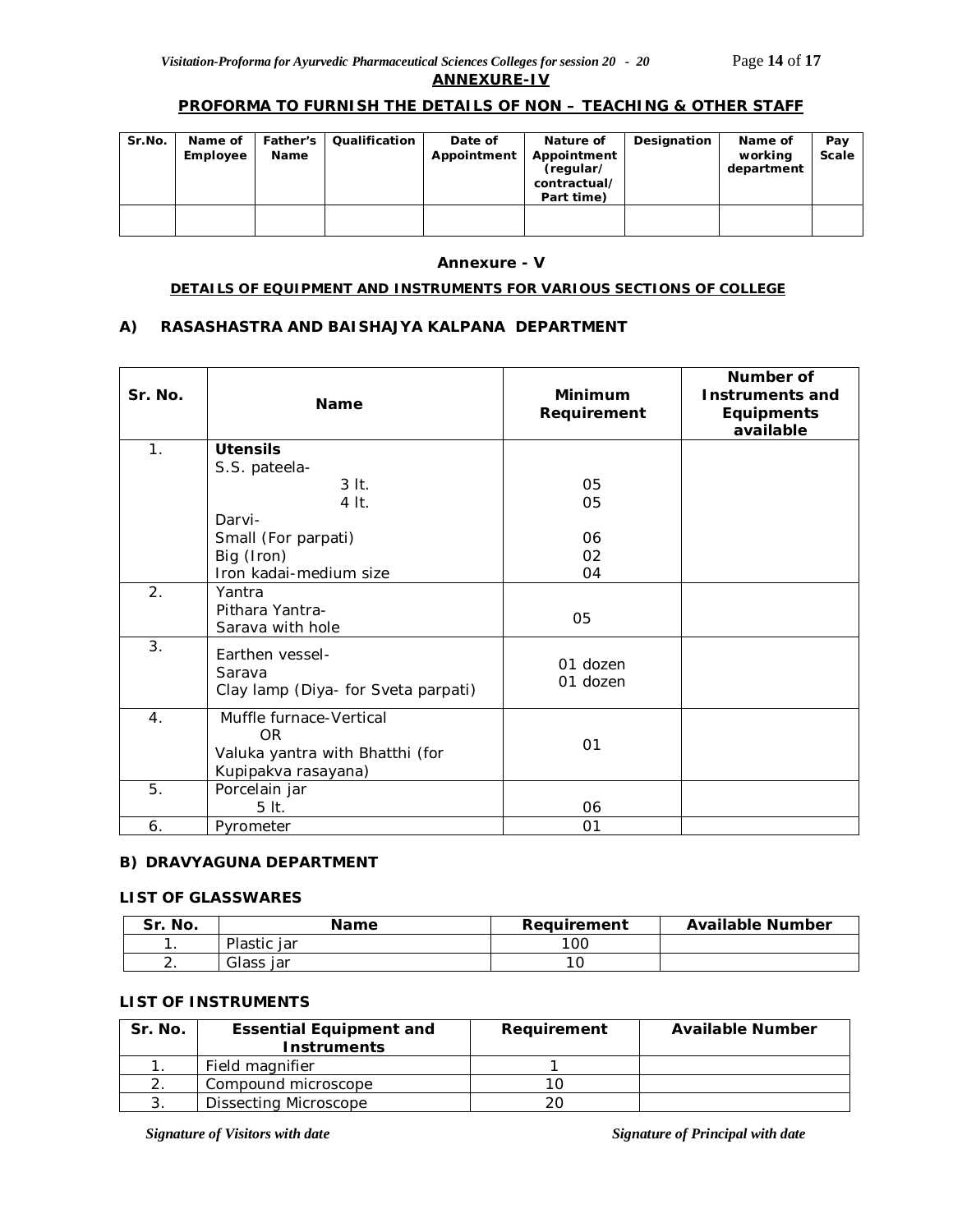*Visitation-Proforma for Ayurvedic Pharmaceutical Sciences Colleges for session 20 - 20* Page **15** of **17**

|    | Vasculam         |    |  |
|----|------------------|----|--|
|    | Herbarium press  |    |  |
| o. | Watch glass      | 20 |  |
|    | Weighing balance |    |  |
|    | Mixture grinder  |    |  |
|    | Mortar pastle    |    |  |

### **LIST OF CHEMICALS**

### **A) DRVYAGUNA DEPARTMENT**

| Sr.No. | Name of chemical | Pack size ml/gm | Available |
|--------|------------------|-----------------|-----------|
|        | Formalin         | 5 lit           |           |
|        | Ethyl Alcohol    | $2$ lit         |           |
| 3.     | Acetic acid      | 2 lit           |           |
|        | Glycerin         | 200 ml          |           |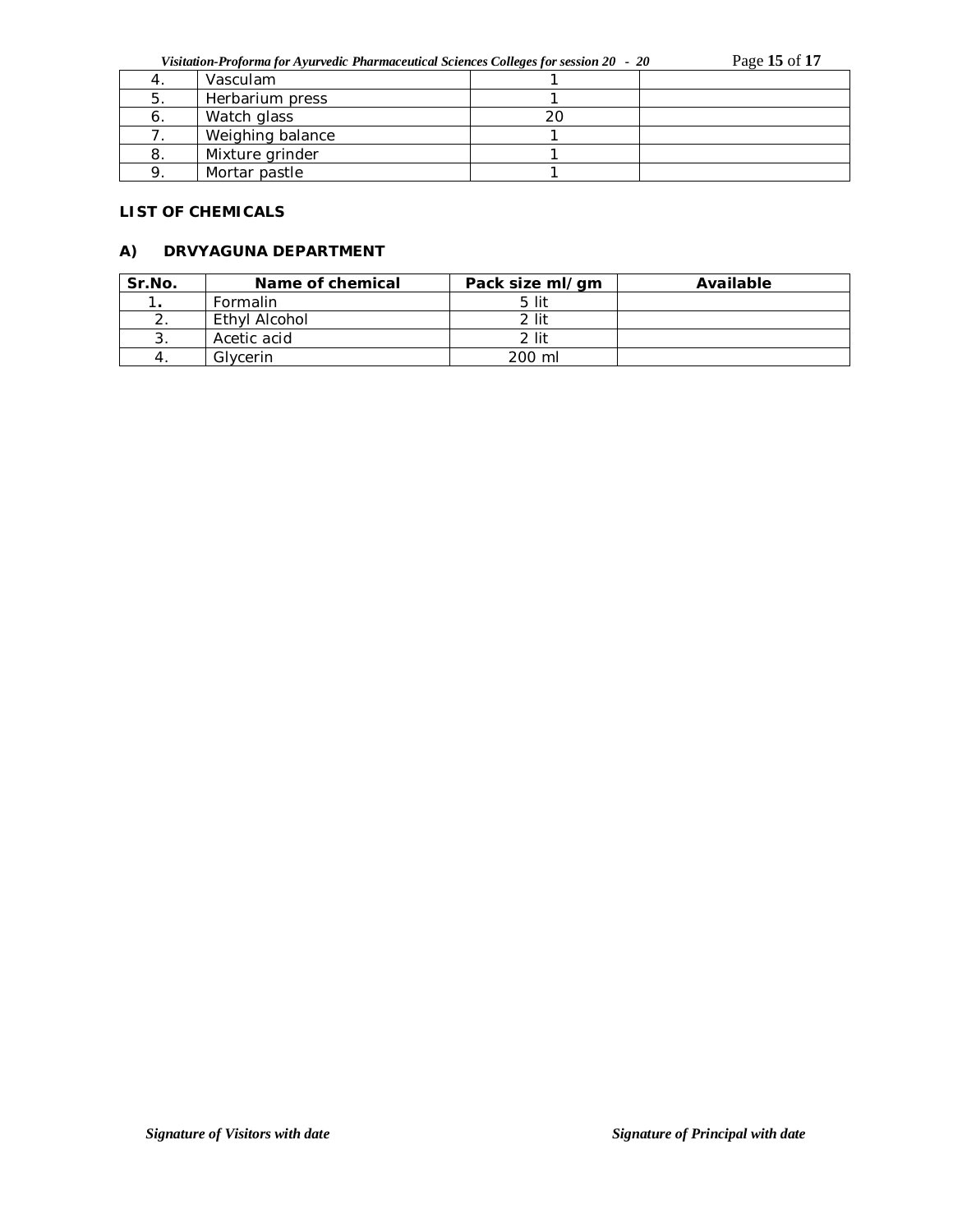### **ANNEXURE VI**

### **NOTARISED AFFIDAVIT TO BE FILLED UP BY NEWLY APPOINTED TEACHERS AFTER LAST VISITATION IN THE GIVEN FORMAT**

Pass Port Size Photograph (To be attested by Principal)

| $\overline{\mathsf{Sr.}}$<br>No. | <b>Information of Teacher</b>                                         |                                               | To be filled up by Teacher    |            |             |             |
|----------------------------------|-----------------------------------------------------------------------|-----------------------------------------------|-------------------------------|------------|-------------|-------------|
| 1.                               | Middle Name)                                                          | Name of the Teacher (Sur Name- First Name-    |                               |            |             |             |
| 2.                               |                                                                       | Change of Name (if Applicable after marriage) |                               |            |             |             |
| 3.                               | Date of Birth (dd / mm / yyyy)                                        |                                               |                               |            |             |             |
|                                  | (xx/xx/xxxx)                                                          |                                               |                               |            |             |             |
| $\overline{4}$ .                 | UG Qualification (University & year)                                  |                                               | Year                          |            |             |             |
|                                  |                                                                       |                                               | Name of the                   |            |             |             |
|                                  |                                                                       |                                               | University                    |            |             |             |
| 5.                               | PG Qualification with subject (University & year)                     |                                               | Subject                       |            |             |             |
|                                  | of completion                                                         |                                               | Year                          |            |             |             |
|                                  |                                                                       |                                               | Name of the                   |            |             |             |
|                                  |                                                                       |                                               | University                    |            |             |             |
| 6.                               | Ph.D (if applicable)                                                  |                                               | Subject                       |            |             |             |
|                                  |                                                                       |                                               | Year                          |            |             |             |
|                                  |                                                                       |                                               | Name of the                   |            |             |             |
| 7 <sub>1</sub>                   | Post wise details of Experience in chronological                      |                                               | University<br><b>Duration</b> | Department | Designation | Name of     |
|                                  | order (* Date, Month and Year wise experience<br>should be mentioned) |                                               | (dd/mm/yyyy)                  | (Subject)  |             | the college |
|                                  |                                                                       |                                               | to                            |            |             |             |
|                                  |                                                                       |                                               | (dd/mm/yyyy)                  |            |             |             |
|                                  |                                                                       |                                               |                               |            |             |             |
|                                  |                                                                       |                                               |                               |            |             |             |
|                                  |                                                                       |                                               |                               |            |             |             |
| 8.                               | Present working Department (Subject)                                  |                                               |                               |            |             |             |
| 9.                               | <b>Present Designation</b>                                            |                                               |                               |            |             |             |
| 10.                              | Nature of present appointment                                         |                                               |                               |            |             |             |
|                                  | (regular/contractual/deputation)                                      |                                               |                               |            |             |             |
| 11.                              | Name of present working college                                       |                                               |                               |            |             |             |
| 12.                              | Permanent Residential Address                                         |                                               |                               |            |             |             |
| 13.                              | <b>Local Residential Address</b>                                      |                                               |                               |            |             |             |
| 14.                              | State Board/ Council Registration detail                              |                                               | <b>Registration Number</b>    |            |             |             |
|                                  |                                                                       |                                               | Name of State Board           |            |             |             |
| 15.                              | Bank detail                                                           |                                               | Salary Account Number         |            |             |             |
|                                  |                                                                       |                                               | Name and Branch of Bank       |            |             |             |
| 16.                              | <b>Contact Number</b>                                                 | Mobile Number                                 |                               |            |             |             |
|                                  |                                                                       | Residence Number                              |                               |            |             |             |
|                                  |                                                                       | Email ID                                      |                               |            |             |             |

I hereby solemnly affirm that the above information is correct as per my record and knowledge. I further affirm that if any information given in this affidavit is found to be incorrect/ false, I shall be liable to be any disciplinary action.

Date:

#### **Signature of Deponent/ Teacher**

I hereby solemnly affirm that the above information is correct as per my record and knowledge. I further affirm that if any information given in this affidavit is found to be incorrect/ false, I have no objection for any disciplinary action against the concerned teacher and myself.

Date:

#### **Signature of Principal with Stamp**